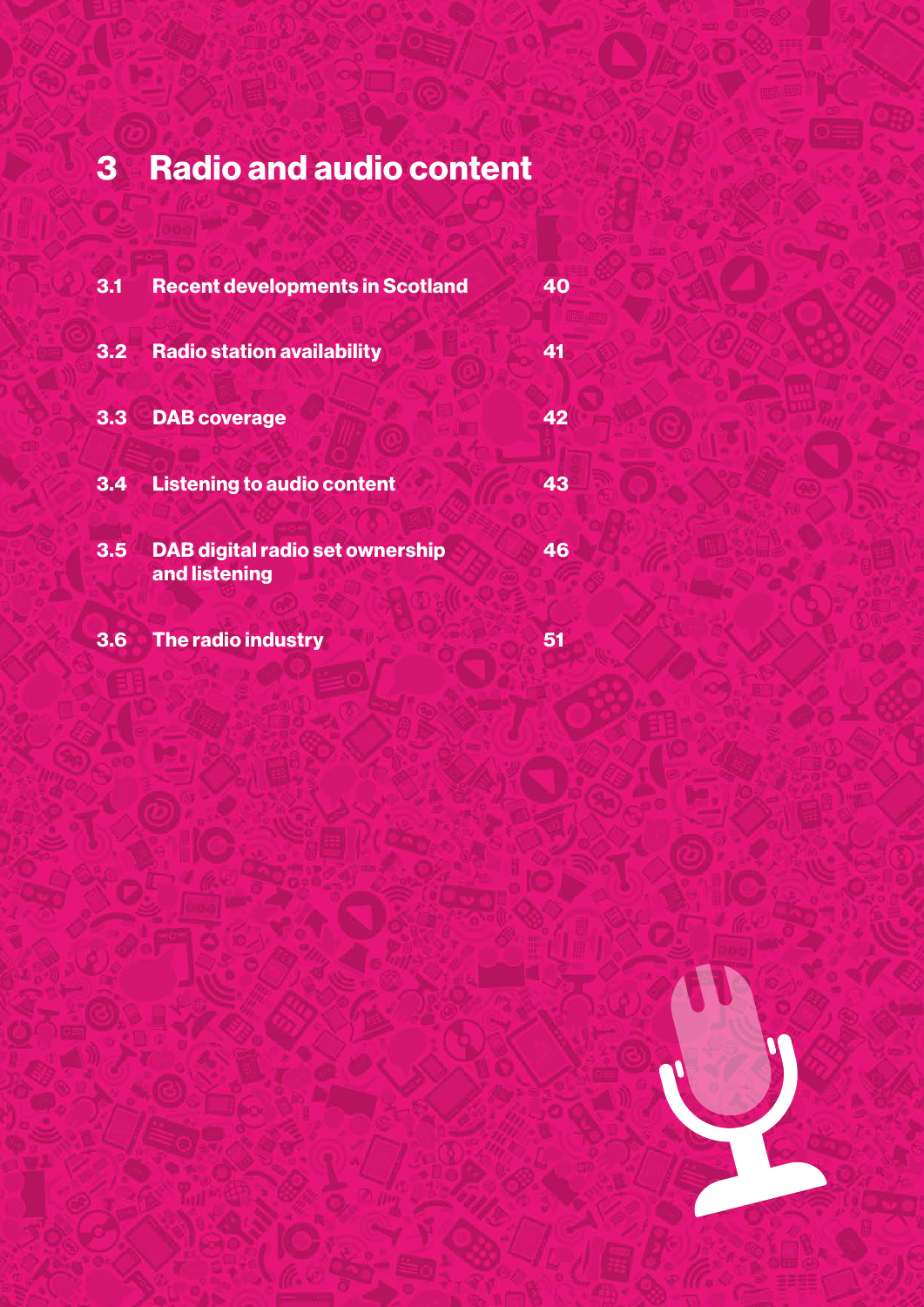### 3.1 Recent developments in Scotland

### **Commercial radio**

In October, Ofcom announced that Rock Radio (RockScot Ltd) had been awarded the advertised FM commercial radio licence in

the west central Scotland area (Glasgow). Ofcom had received four applications for the licence; from Caledonia Holdings Ltd (GO 96.3 Glasgow), Original 96 Glasgow Ltd (Original FM), Radio Clyde Ltd (Clyde Rocks) and RockScot Ltd (Rock Radio Glasgow).

### **Small-scale digital radio**

In February 2016 Ofcom extended the trial of the ten UK-wide smallscale digital multiplexes, including the Glasgow multiplex, for a further two years. The Glasgow multiplex, licensed to Scrimshaws Information Directories, currently carries eight smaller radio stations,

such as community stations, enabling them to broadcast on DAB digital radio. In September 2016 Ofcom published its final report on the small-scale DAB trial, concluding that, overall, the trials had been highly successful. The trial demonstrated that the small-scale

approach to DAB transmission is technically sound, and it helped triallists, the industry and Ofcom to understand the practical requirements for successfully sustaining DAB radio transmissions using the small-scale approach.

### **Community radio**

In May 2017 Ofcom awarded a licence to Ark AM in Glasgow. The new radio station aims to serve the needs of Glasgow's diverse Muslim community

through education, information and entertainment in a way that reflects the ethnic and linguistic profile of the community and identifies with Glaswegian culture. It will be the 27th community radio station in Scotland and the only one currently broadcasting on AM.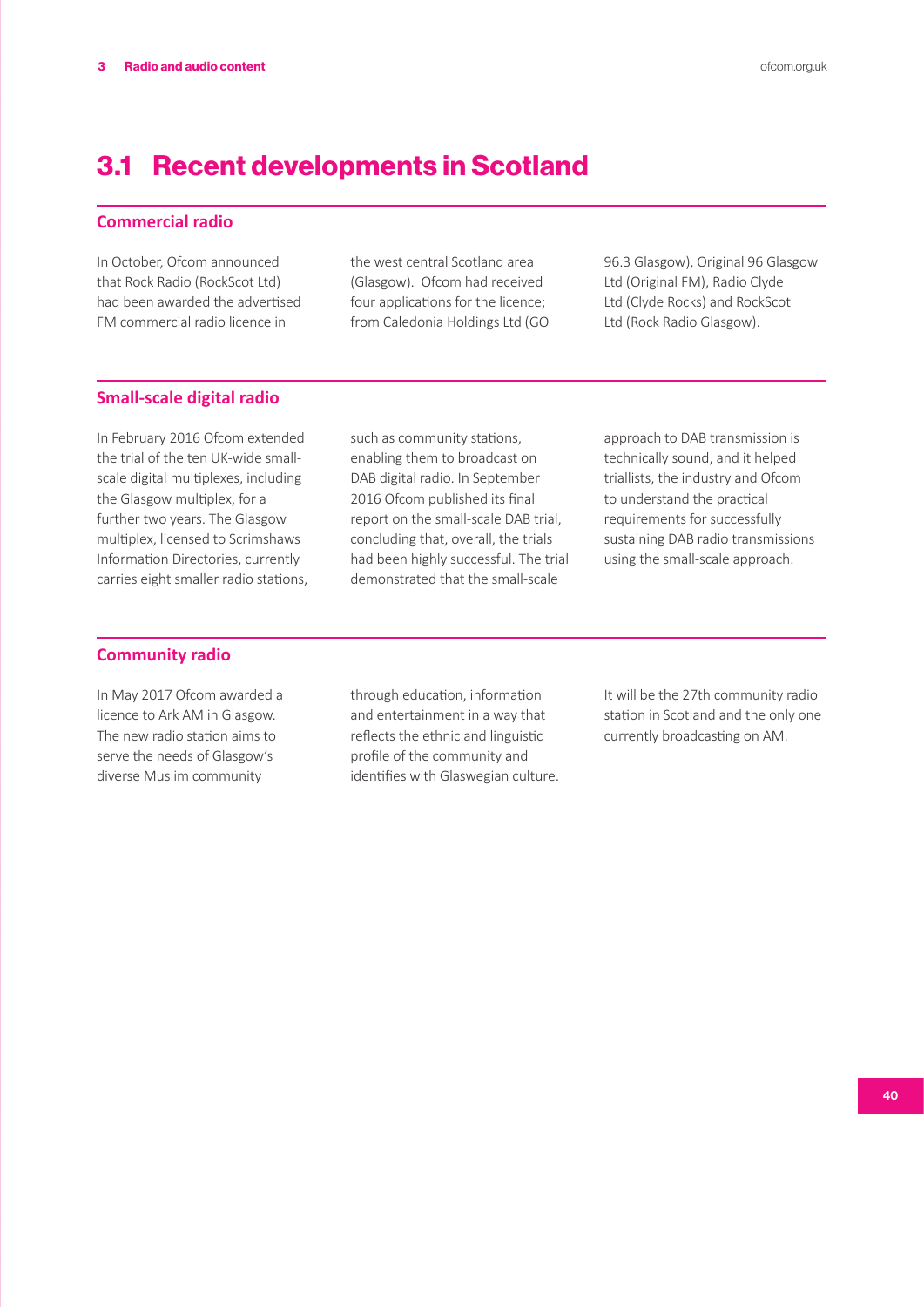There are now 87 stations available on DAB in Scotland.

## 3.2 Radio station availability

### **There are now 87 stations broadcasting on DAB in Scotland, although not all are currently accessible in parts of Scotland**

This comprises 13 from the BBC, 30 stations on the Sound Digital and Digital One multiplexes, and 44 commercial stations on local DAB multiplexes.

However, not all these digital stations will be available on DAB to listeners across Scotland.

As Figure 3.1 shows, the proportion of households within the coverage area for each type of station varies, and there are different services on each of the local DAB multiplexes serving different parts of Scotland.

There are also 74 analogue stations available in Scotland overall.

### **Figure 3.1: Radio station availability in Scotland**



Source: Ofcom, May 2017

**Note:** This chart shows the maximum number of stations available; local variations and reception issues mean that listeners may not be able to access all of them.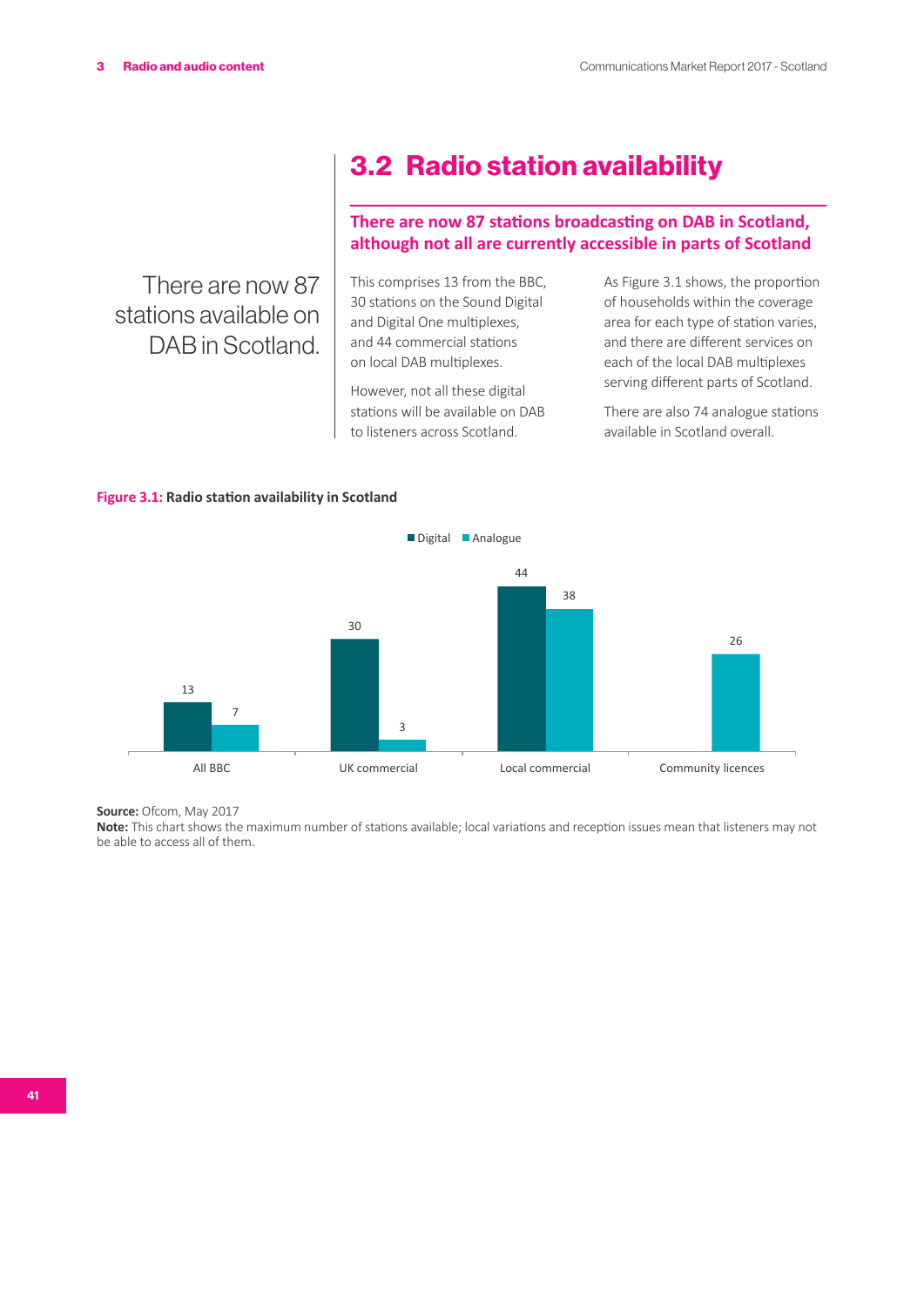### 3.3 DAB coverage

### **DAB services from the BBC are available to 95% of households in Scotland**

DAB services from the BBC are available to 95% of households in Scotland,

the same as last year. Coverage from Digital One, one of the UK-wide commercial multiplexes, reaches 82% of households in Scotland. Coverage of local DAB in Scotland is now 85% of households.





Source: BBC, Arqiva, Ofcom, May 2017

\*Figures for local DAB are projections of expected coverage for autumn 2016 based on a planned list of transmitter sites. The plan is continuing to be refined, and actual coverage may differ slightly from those figures when the current programme of expansion completes.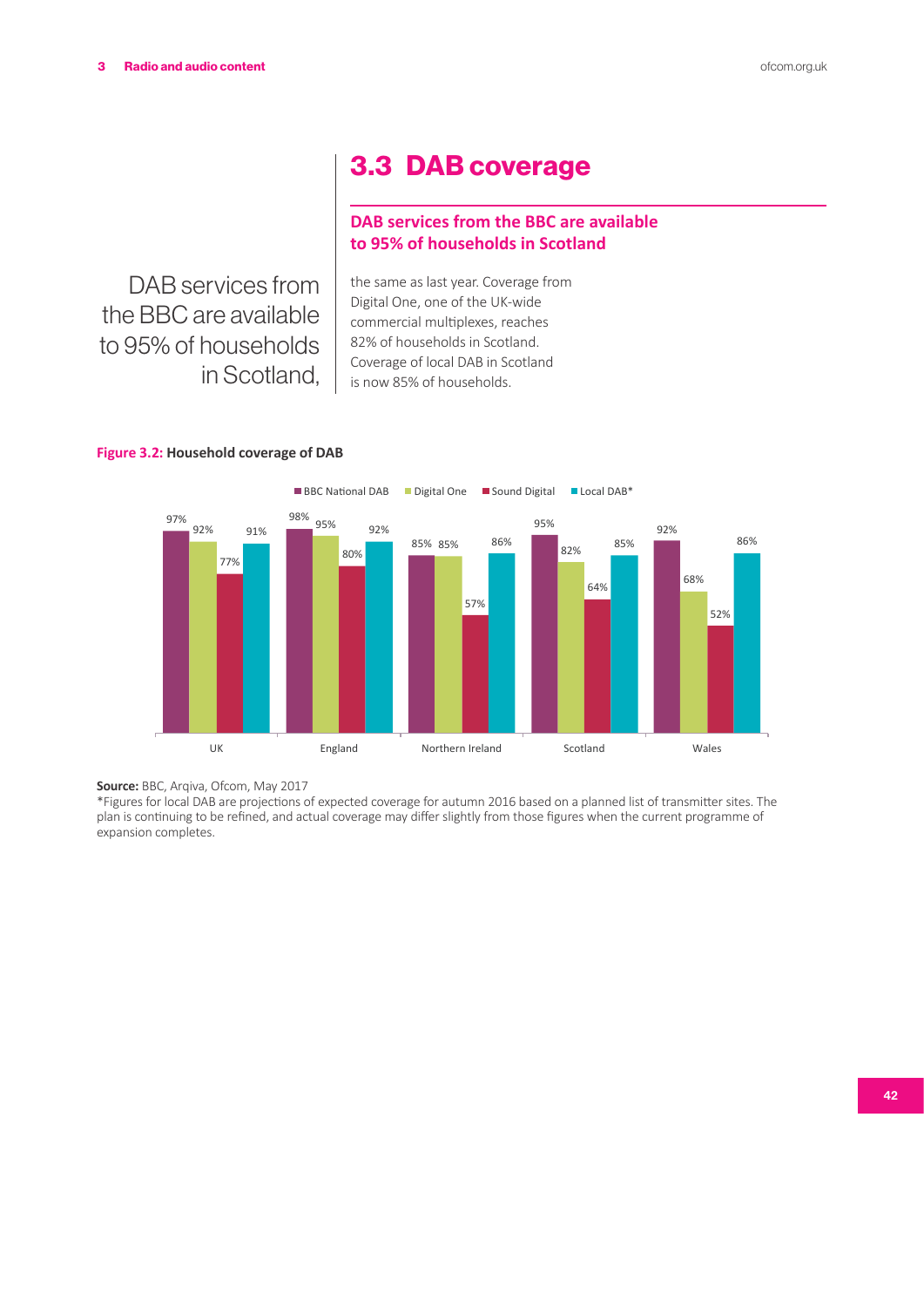## 3.4 Listening to audio content

### **Scotland has the smallest proportion of radio listeners of all the UK nations**

Eighty-seven per cent of adults listen to the radio each week in Scotland, lower than the UK average

and the lowest proportion of all the individual nations. They listen for an average of 20 hours 36 minutes

each week, 48 mins less than listeners across the UK as a whole, and the lowest of all the nations.

### **Figure 3.3: Average weekly reach and listening hours**



**Source:** RAJAR, All adults (15+), 12 months ended Q1 2017. Reach is defined here as the number of people aged 15+ who tune to a radio station within at least 1 quarter-hour period over the course of a week.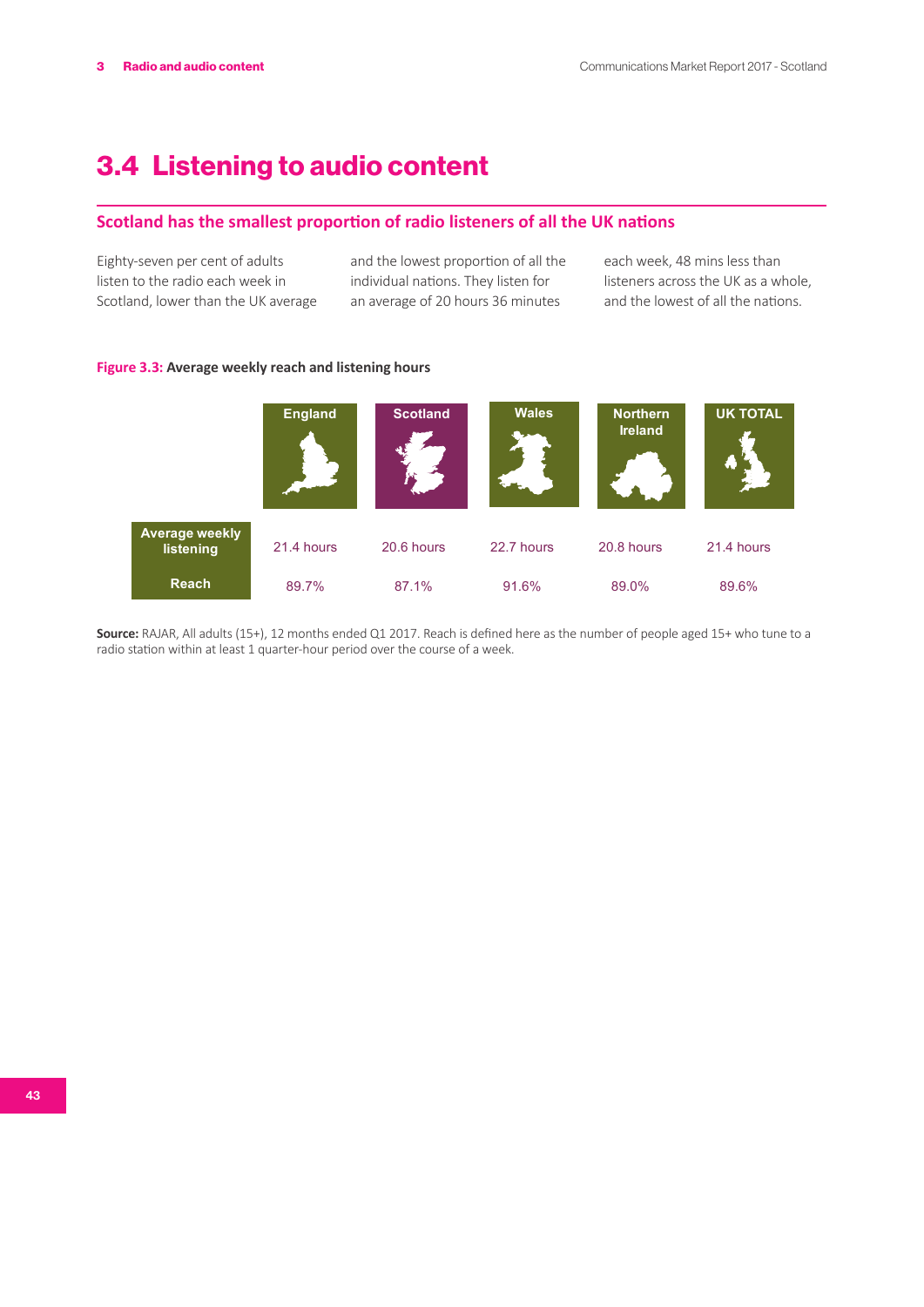### **More than half of radio listening time in Scotland is to commercial stations**

The amount of time spent listening to any radio in Scotland has decreased by more than a million hours in the past year (81.3 million hours vs. 82.7 million hours). Commercial stations accounted for 53% of listening hours in Scotland in 2017.

This is 8 percentage points (pp) higher than the UK average and the highest across any of the UK nations. The majority of commercial listening in Scotland is to local commercial stations, and this type of station accounts for 37% of total listening hours.

The share of listening to BBC stations overall in Scotland is lower than the UK average and higher only than in Northern Ireland.



### **Figure 3.4: Share of listening hours, by nation**

**Source:** RAJAR, All adults (15+), 12 months to Q1 2017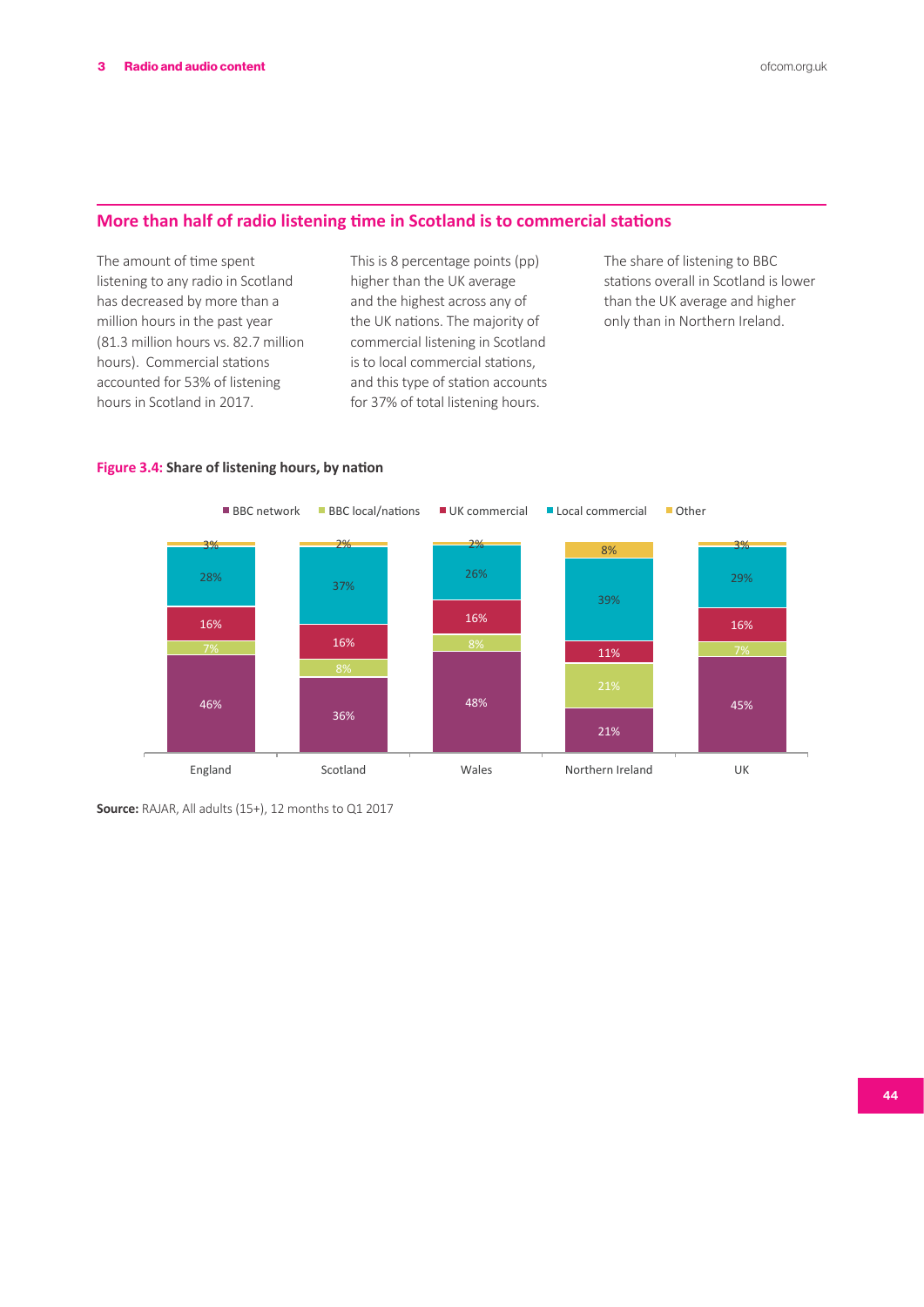### **One-fifth of adults in Scotland listen to BBC Radio Scotland each week**

The weekly reach of BBC Radio Scotland was 20%, 5pp higher than the aggregate reach for BBC local services in England, and 6pp higher than BBC Radio Wales. Although reach has dropped

slightly since 2016 average listening hours are at their highest level since 2008 (7 hours 8 minutes).

### **Figure 3.5: Weekly reach for nations'/local BBC services**



**Source:** RAJAR, All adults (15+), 12 months to Q1 2017 Note: BBC Radio nan Gàidheal is not measured separately by RAJAR and so is not shown.

In comparison, the average weekly reach of local commercial radio in Scotland, in the 12 months to Q1 2017, was 53%.



### **Figure 3.6: Weekly reach to local commercial radio**

**Source:** RAJAR, All adults (15+), 12 months to Q1 2017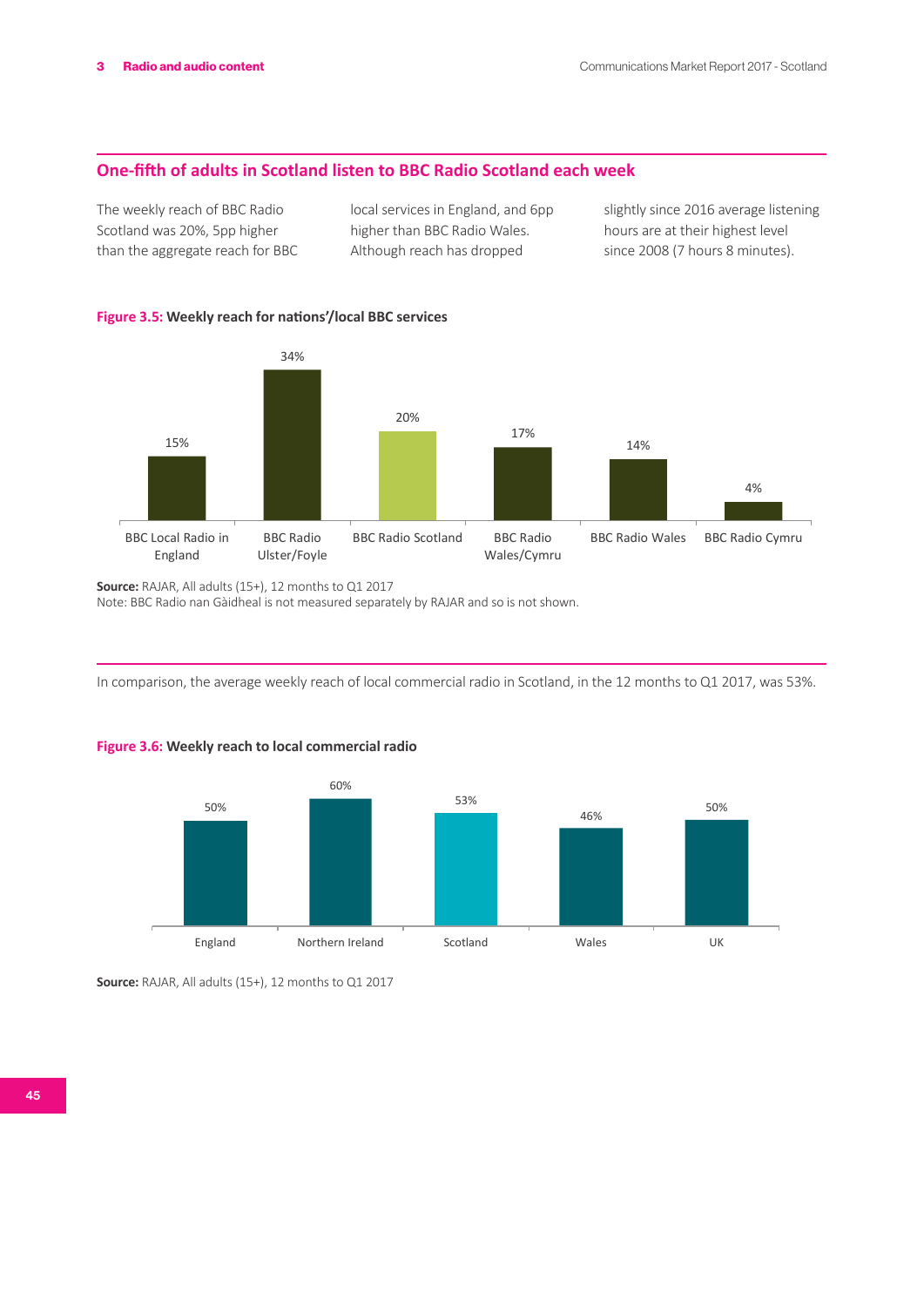## 3.5 DAB digital radio set ownership and listening

### **More than half of all adults in Scotland now own a DAB radio set**

Fifty-three per cent of adults in Scotland own a DAB digital radio set. This has increased by 2pp since 2016 but by 16pp since 2013, a greater rate of growth than across the UK overall (14pp).

### **Figure 3.7: Ownership of DAB digital radios**



**Source:** RAJAR, All adults (15+), 12 months to Q1. Note: In previous CMR reports we have used figures from Ofcom's Tech Tracker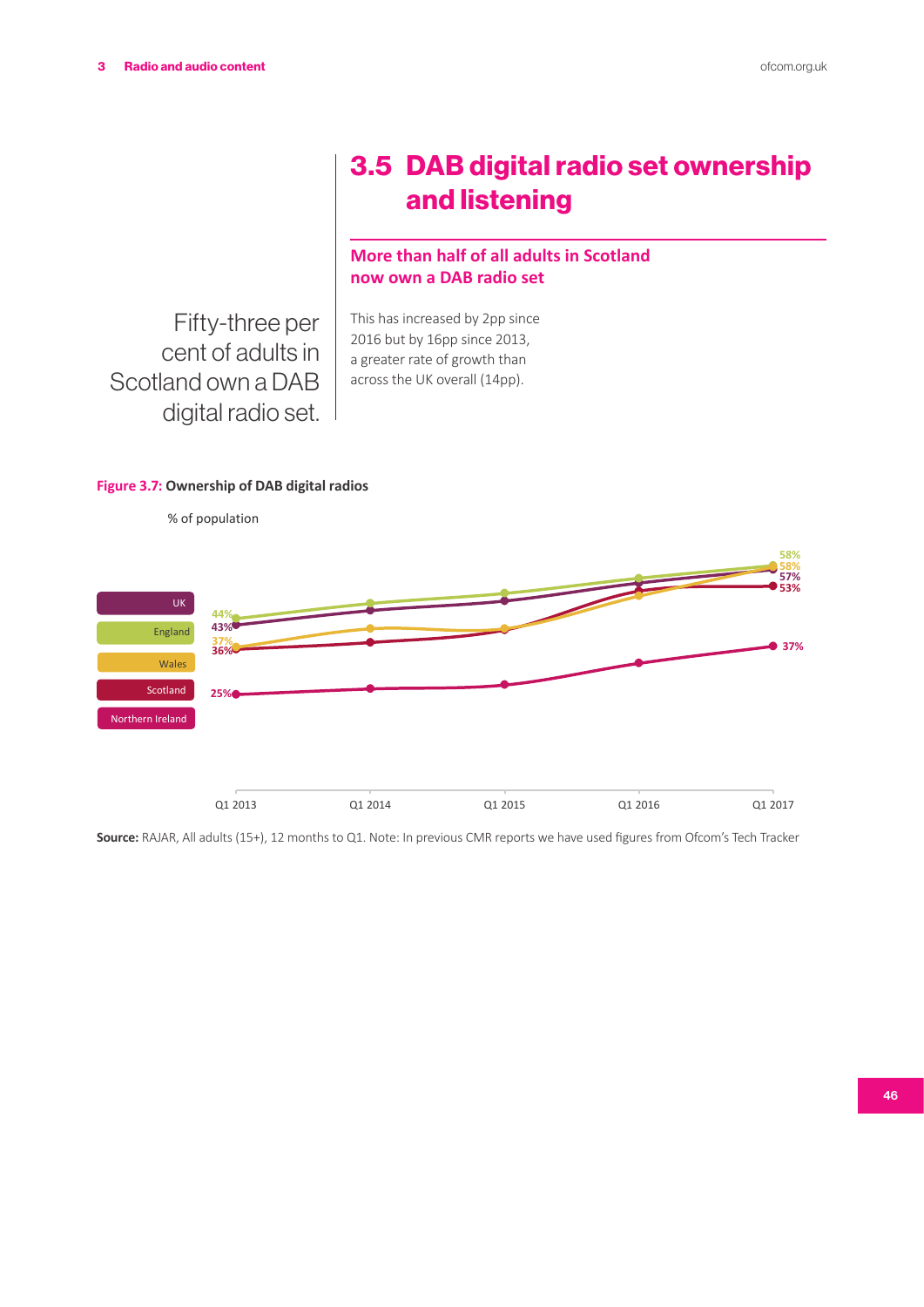### **Less than one in ten radio listeners in Scotland without a DAB set say they are likely to buy one within the next year**

Six per cent of radio listeners in Scotland who do not have a DAB set say they are likely to get one in the next 12 months.

This figure does not differ from that for the UK overall (8%), and does not vary significantly by location in Scotland.

There has been no change in the likelihood of buying a DAB set since 2016.

### **Figure 3.8: Likelihood of purchasing a DAB radio within the next year**



**Source:** Ofcom Technology Tracker, Half 1 2017

**Base:** Adults aged 16+ who listen to radio and do not have a DAB set (n = 1533 UK, 250 Scotland, 800 England, 214 Wales, 269 Northern Ireland, 134 Scotland urban, 116 Scotland rural, 243 Scotland 2012, 257 Scotland 2013, 211 Scotland 2014, 239 Scotland 2015, 236 Scotland 2016, 250 Scotland 2017).

**Significance testing:** Arrows indicate any significant differences at the 95% confidence level between Scotland and UK in 2017, between Scotland urban and rural in 2017 and at the 99% confidence level between Scotland 2016 and 2017. Circles around the +/ figures above the chart indicate any significant difference at the 99% confidence level between 2016 and 2017 for Scotland, urban and rural.

**QP12:** How likely is it that your household will get a DAB radio in the next 12 months?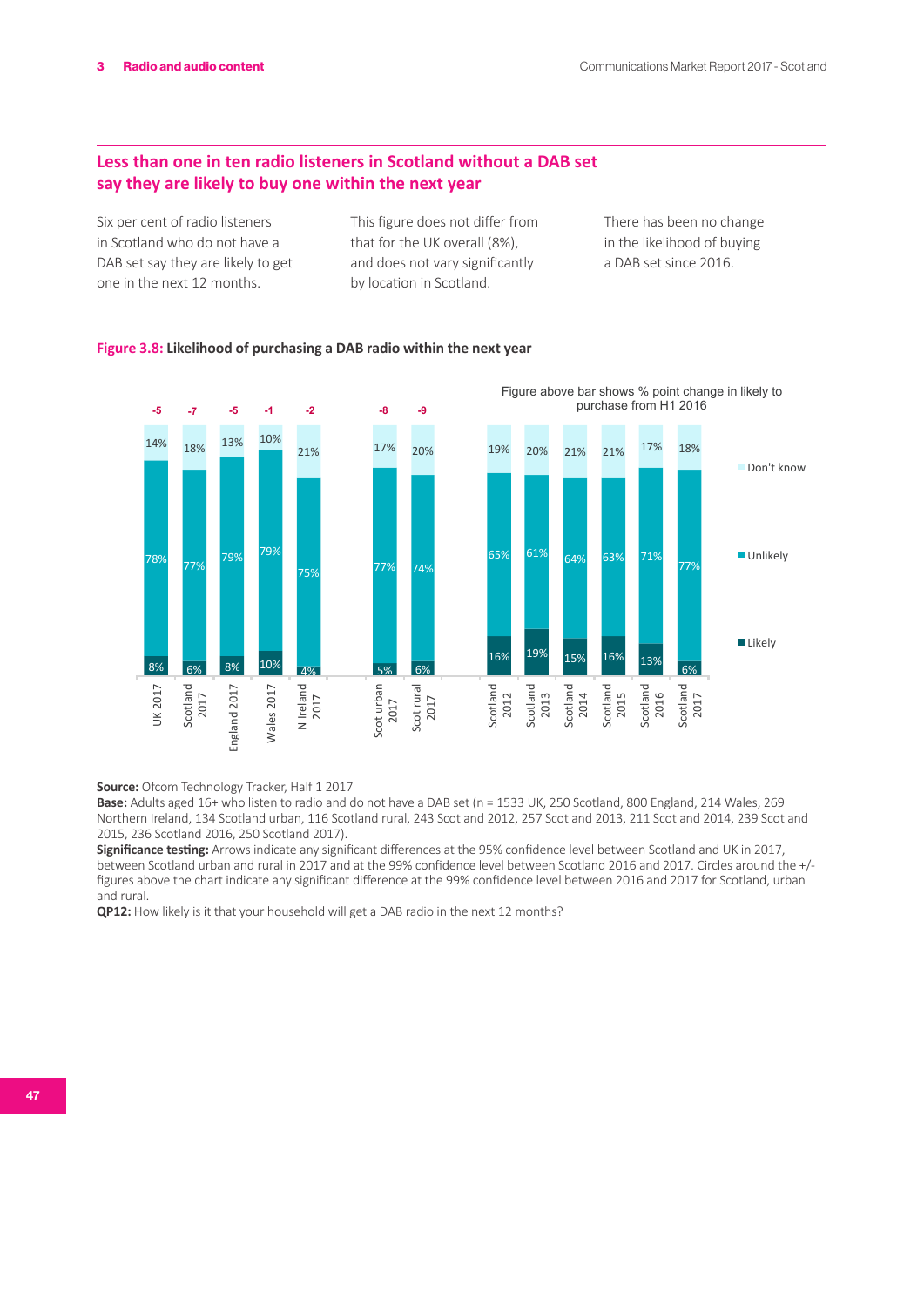### **Most radio listeners in Scotland without a DAB set say they are not likely to buy one within the next year because they have no need to**

Radio listeners stating they were unlikely to get DAB radio in the next 12 months were asked to say – without prompting – why they were unlikely to do so. Almost six in ten (58%) said it was because they did not need it, while a third

(32%) said it was because they were happy using an existing service. Around one in ten said they would never listen to it (13%), or said they could receive a digital radio service through their TV (8%).

There has been no change since 2016 in the reasons given for being unlikely to buy a DAB set.



### **Figure 3.9: Reasons why unlikely to purchase DAB in the next year**

**Source:** Ofcom Technology Tracker, Half 1 2017

**Base:** All adults aged 16+ who listen to radio and are unlikely to get DAB radio in the next 12 months (Scotland 2014 = 137; Scotland 2015 = 148; Scotland 2016 = 174, Scotland 2017 = 193)

Responses shown for spontaneous mentions by 5% or more at a UK level

**Significance testing:** Arrows indicate any significant differences at the 99% confidence level between Scotland 2016 and 2017. **QP14:** Why are you unlikely to get digital radio in the next 12 months?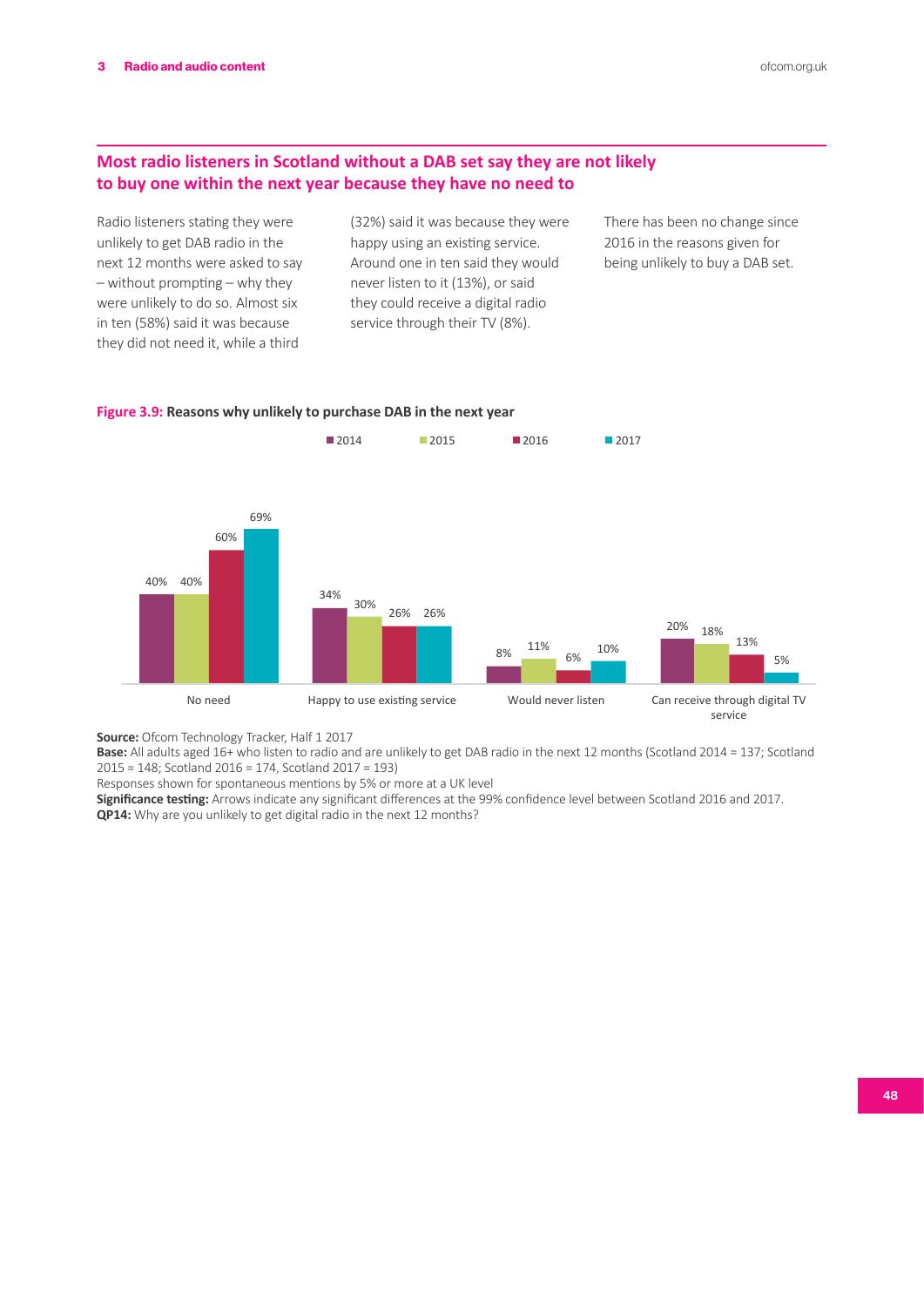### **More than two-fifths of radio listening in Scotland is now done through a digital platform<sup>1</sup>**

Digital's share of listening increased by less than 1pp year on year in Scotland, and accounted for 42% of all listening hours.

Listening specifically through a DAB radio set increased by 2pp in the same period.

### **Figure 3.10: Share of listening hours via digital and analogue platforms**



**Source:** RAJAR, All adults (15+), 12 months to Q1 2017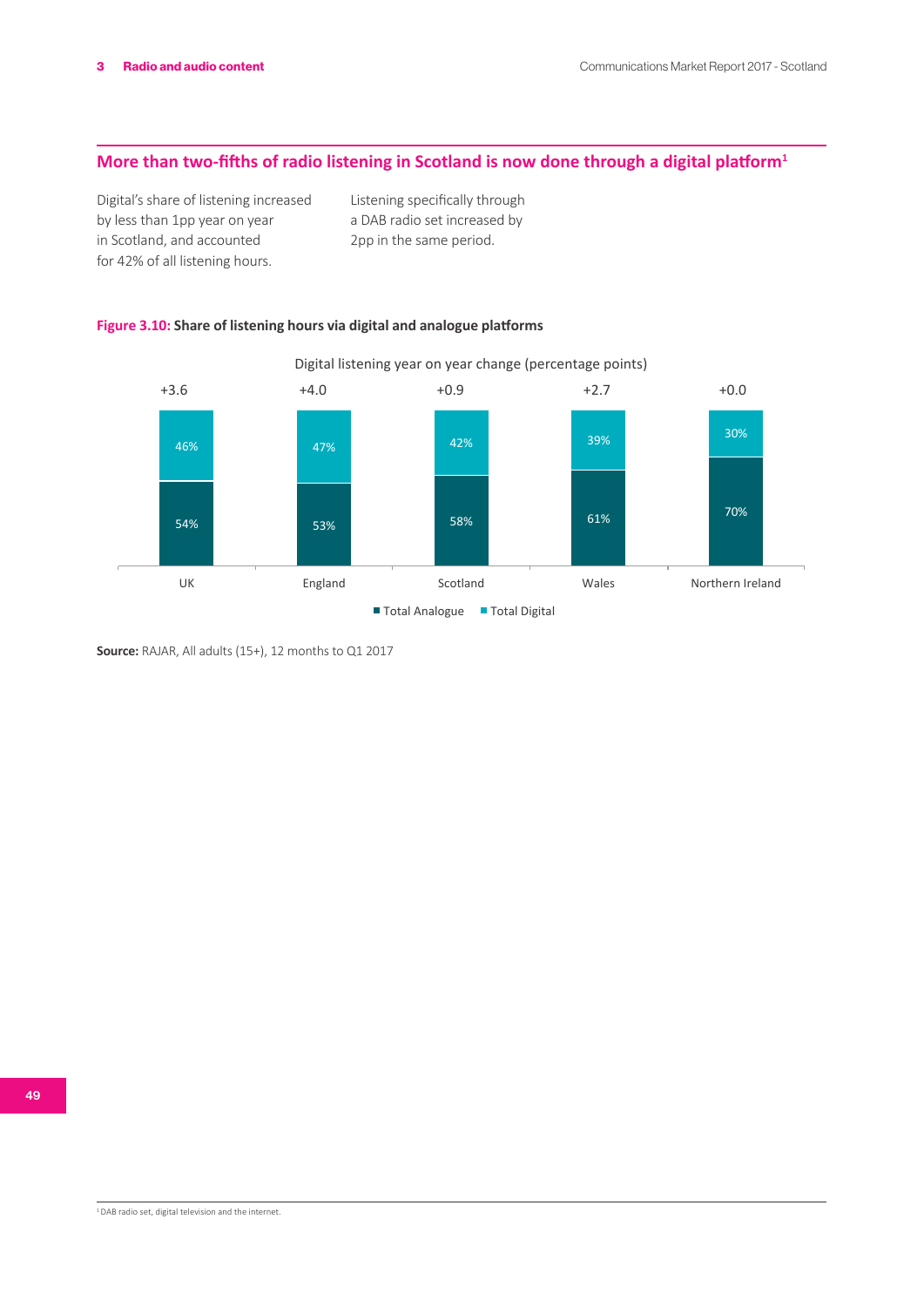### **Growth in digital share of listening has slowed in the past year**

Although the proportion of time spent listening to the radio using digital platforms has increased by 12pp since 2013, the shift in listening from analogue to digital platforms has stabilised in the past year.

In the 12 months to Q1 2017, the average weekly reach of DAB in Scotland was 40%, an increase of 23pp since 2010. In comparison, the average weekly reach of radio stations via digital TV was 14%, not dissimilar to 12% in 2010.

Although the average weekly reach of radio stations via the internet has remained largely stable since 2015, there has been an 11pp increase since 2010.

### **Figure 3.11: Share of listening hours via digital and analogue platforms in Scotland: Q1 2013 - Q1 2017**